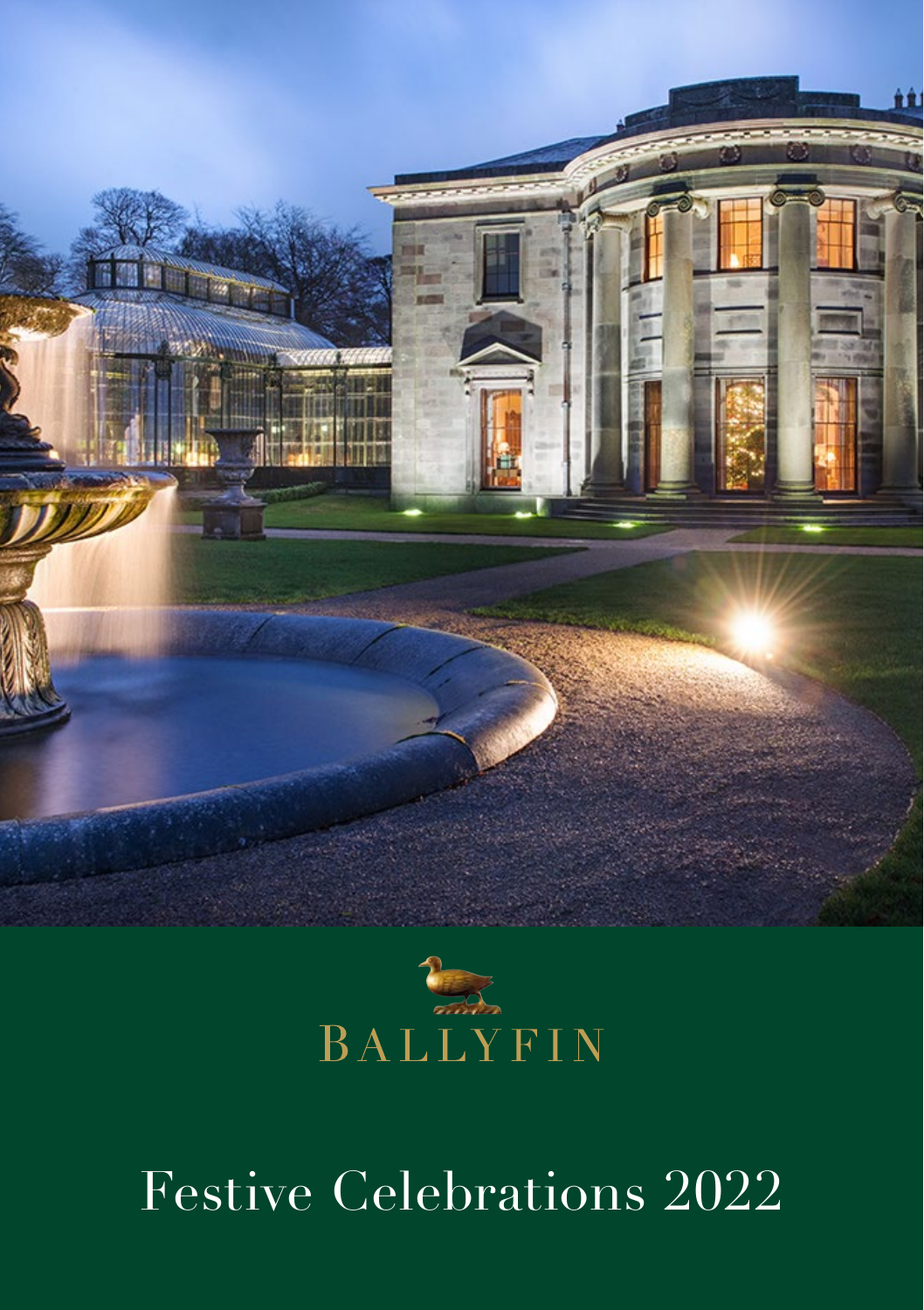

The Festive Season is a time for family and friends to come together. This year celebrate the rich traditions of Christmas and New Year with us in the heart of Ballyfin. Bedecked with twinkling lights, open wood fires burning in the reception rooms, a horse-drawn carriage outside and lots of seasonal activities and sumptuous food, wine and music, Ballyfin is perfect for a great Christmas and New Year escape.

# Christmas Celebration Package

Let Ballyfin's dedicated team take on the work so that you can savour an unforgettably relaxing Christmas. Enjoy Christmas as it is meant to be, filled with the traditional pleasures of food, wine, song and fun.

## Christmas Eve Saturday 24th December 2022

- **•** Casual lunch in the State Dining Room 1pm–3pm
- **•** Mulled wine and minced pies in the Library with Christmas Carols at 4pm
- **•** Evening Wine tasting in the Cellar 5.30pm–6.30pm
- **•** Pre-Dinner drinks in the Saloon with our resident pianist
- **•** Dinner in the State Dining Room
- **•** After dinner music in the saloon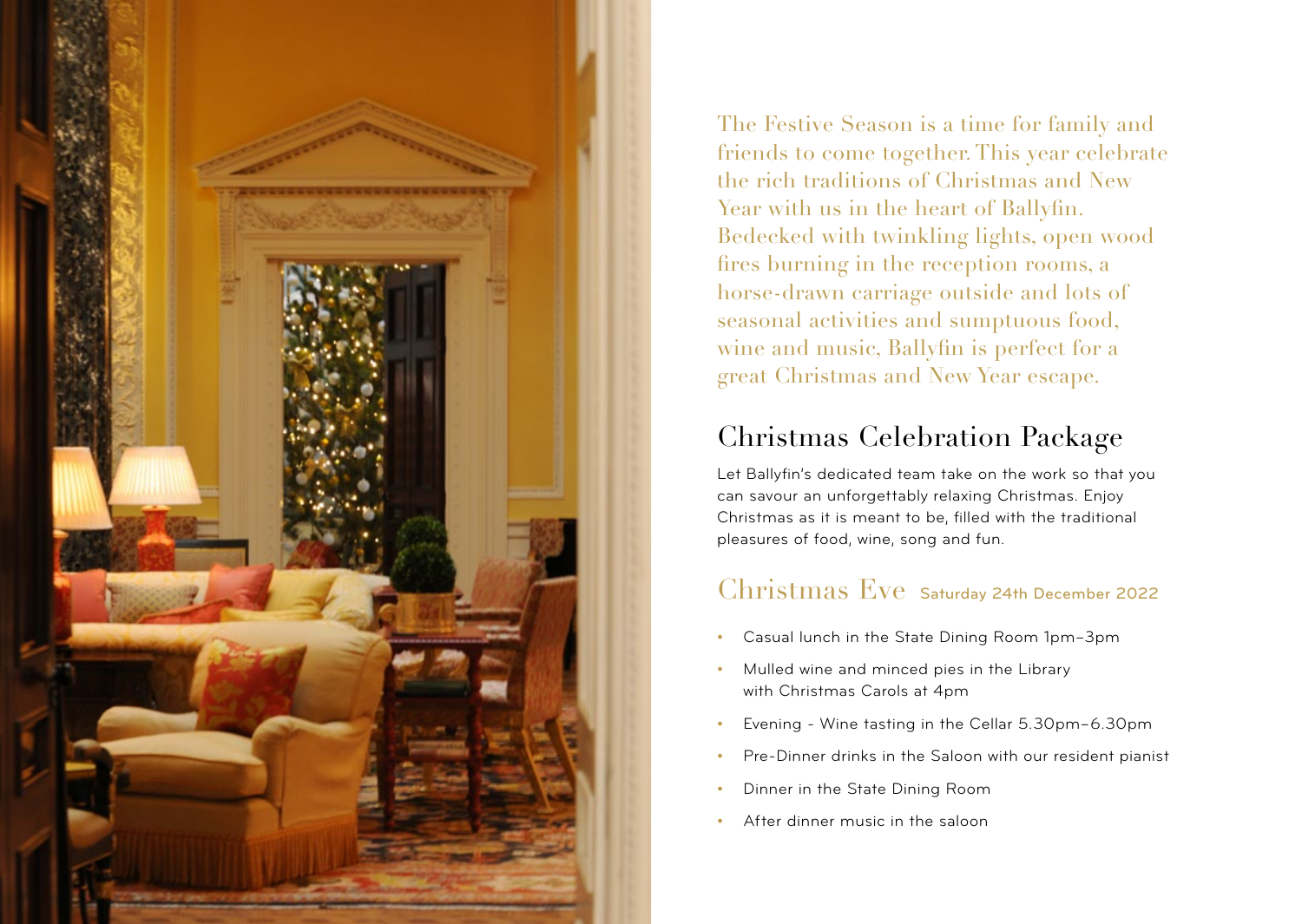

## Christmas Day Sunday 25th December 2022

- **•** Christmas Day breakfast
- **•** A visit to the local church for Christmas Service can be arranged
- **•** Pre-lunch champagne in the Saloon at 1.30pm
- **•** Festive lunch in the State Dining Room with selected wines at 2pm
- **•** Relax and enjoy the afternoon with games and activities and a Christmas movie
- **•** Christmas Night Gala buffet in the Library at 8pm

## Stephen's Day Monday 26th December 2022

- **•** Breakfast in the Sate Dining Room
- **•** Spend the morning enjoying the traditional country pursuits of archery and clay pigeon shooting 11am–2pm
- **•** Horse-drawn carriage around the lake and gardens, a magical surprise along the way 10am–3pm
- **•** Casual lunch in the State Dining Room 1pm–3pm
- **•** Falconry experience with birds of prey from the National Birds of Prey Centre 2.30pm–4.30pm
- **•** Dinner in the State Dining Room followed by an informal evening of Irish music & dance in Ballyfin bar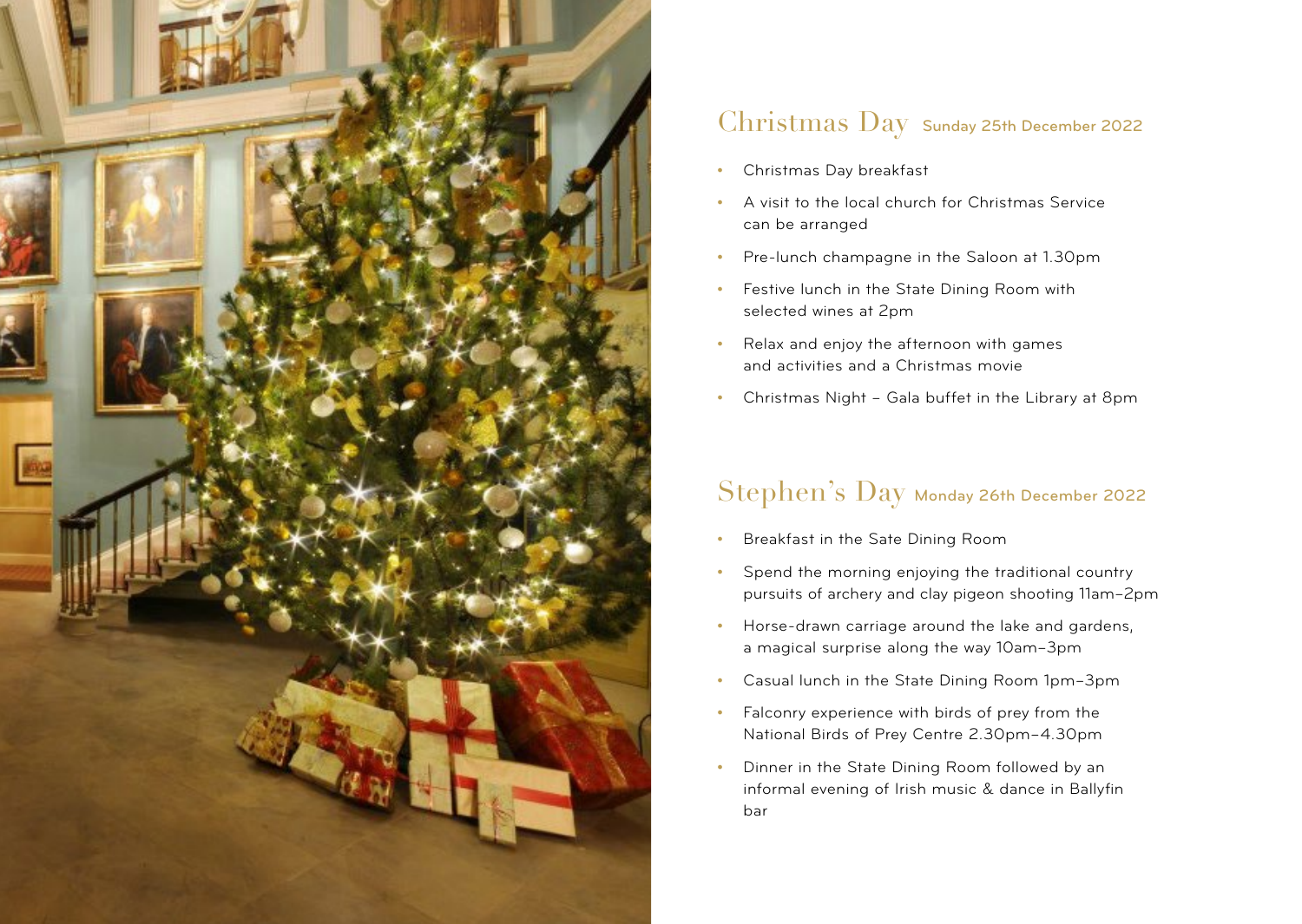

### Christmas Celebration Package

Prices are based on a minimum three night stay and include:

- **•** All meals
- **•** Soft Drinks
- **•** Selected wines with Christmas Day lunch
- **•** Teas & Coffees, homemade cake & cookies
- **•** Bedroom Mini Bar of Soft Drinks & Snacks
- **•** All activities listed on daily itinerary
- **•** Tax & Gratuity

### Prices per room per night

| Classic                     | €1,645 per night |
|-----------------------------|------------------|
| Deluxe                      | €1,780 per night |
| State Room                  | €2,110 per night |
| State Twin Room             | €2,110 per night |
| Junior Suite                | €2,275 per night |
| Duke of Wellington Suite    | €2,660 per night |
| Wellesley Pole Suite        | €2,800 per night |
| Sir Christopher Coote Suite | €3,050 per night |
| Gardener's Cottage          | €3,250 per night |

\*No check in / arrival on the 25th December \*A 25% non-refundable deposit is required on booking. \*Final balance due by 1st November 2022. \*Cancellations received within 60 days of arrival will be charged at 100% of the reservation. \*Child policy – children over the age of 9 years. \*Prices per room per night based on two guests.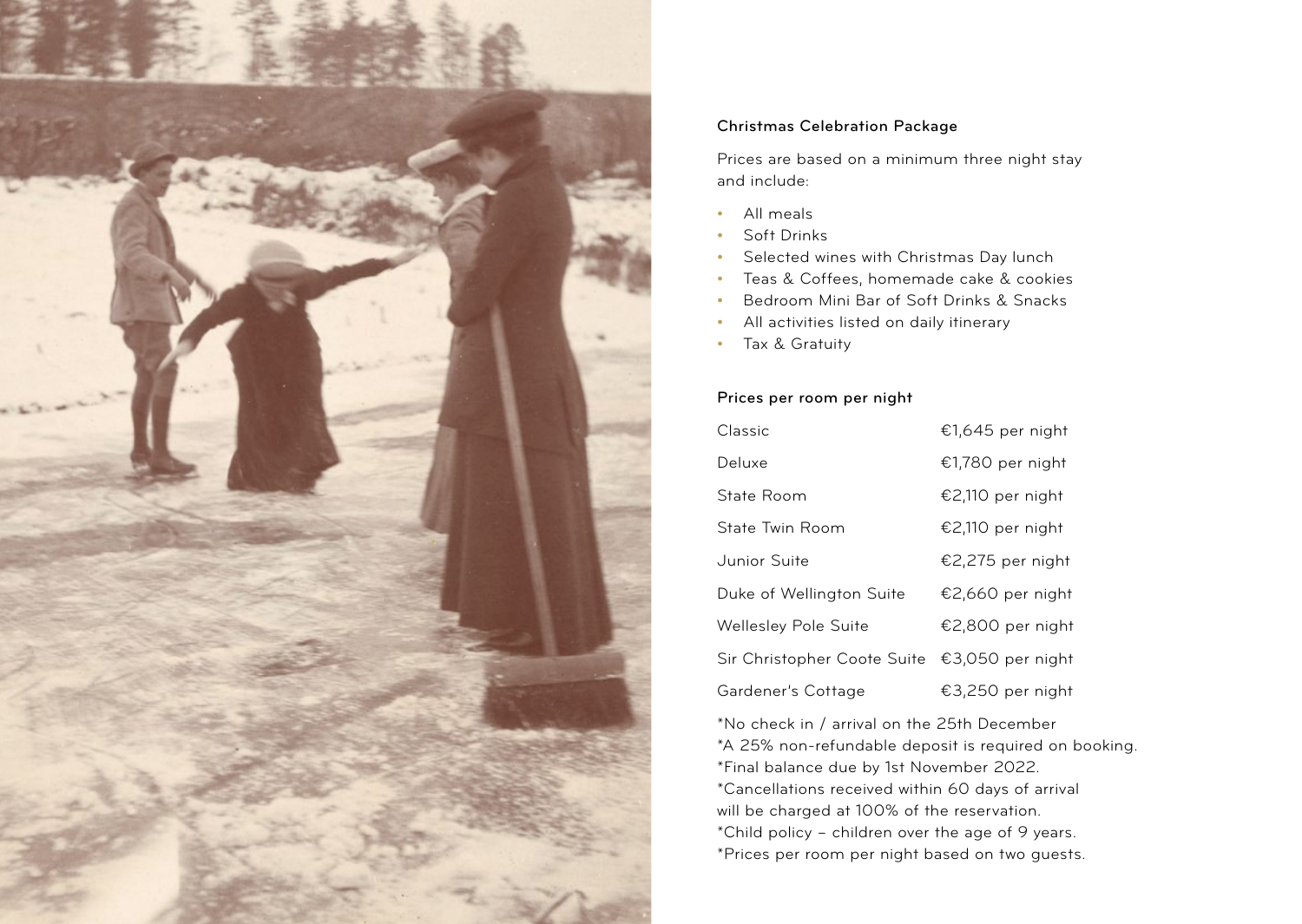# New Year's Eve Celebration Package

New Year's Eve is a time for celebration with family and friends. This year celebrate this special time of year in the heart of Ballyfin.

# Friday  $30<sup>th</sup>$  December 2022

- **•** Light lunch on arrival 1pm–3pm
- **•** Guided tour of Ballyfin House, covering the history, art and antique collections
- **•** Time to relax and explore.
- **•** Pre-dinner drinks in the Saloon with our resident pianist
- **•** Dinner in the State Dining Room
- **•** Musical entertainment in the Saloon after dinner



# Saturday 31<sup>st</sup> December 2022

- **•** Breakfast at leisure
- **•** Morning of activities, clay pigeon shooting, air rifle target shooting, archery, bicycles, golf buggy tour of demesne
- **•** Lunch in the State Dining Room
- **•** Afternoon to relax or explore
- **•** Ladies and Gentlemen meet in the Saloon at 7.30pm with music from our resident pianist
- **•** New Year's Eve Gala Dinner with fine wines in the Ballroom (black tie optional)
- **•** At midnight ring in the New Year with a Champagne toast and a spectacular fireworks display
- **•** Continue the celebrations in the Bar with Irish music and dance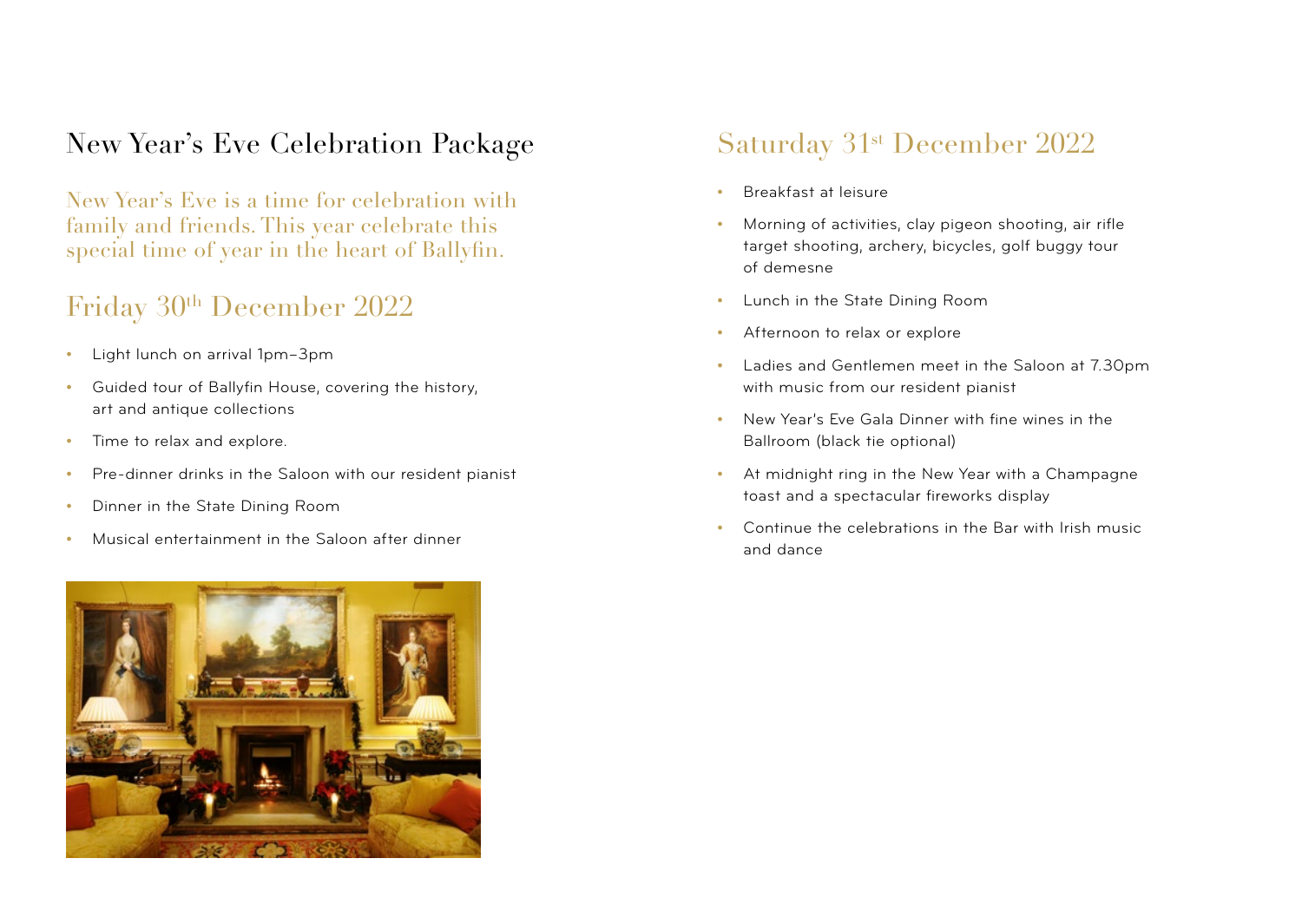

# Sunday 1<sup>st</sup> January 2023

- **•** Light continental breakfast available for any early risers 8.30am–10.30am
- **•** Ballyfin Musical Brunch in the State Dining Room 10.30am–12pm
- **•** Enjoy a Ballyfin Hike wrap up well for some brisk walks as you explore deep into the demesne 12.30pm
- **•** Horse drawn carriage around the lake and woods, stop for a magical surprise along the way 11.30am–3.30pm
- **•** Afternoon tea with music 4pm
- **•** Pre-dinner drinks and canapés in the Saloon with music from our resident pianist
- **•** Dinner in the State Dining Room
- **•** After dinner, enjoy traditional music and singing in the Saloon at 9.30pm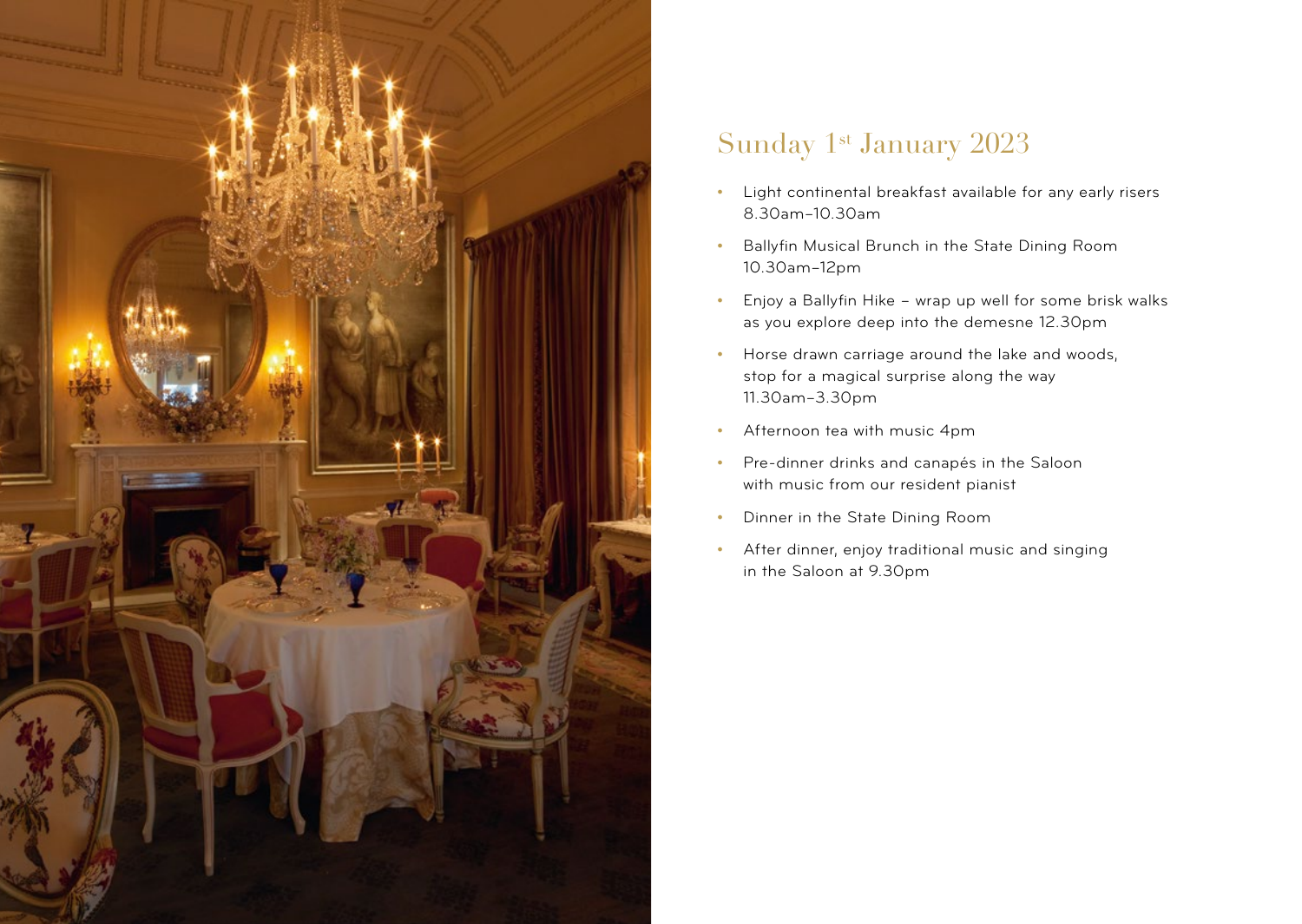### New Year's Eve Celebration Package

Prices are based on a minimum stay of two nights and include:

- **•** All meals
- **•** Soft drinks
- **•** Teas & Coffees, homemade cake & cookies
- **•** Bedroom minibar of soft drinks & snacks
- **•** Selected wine with New Year's Eve Gala Dinner
- **•** A taste of Clay Pigeon Shooting and Air Rifle target shooting on one day
- **•** Pony & Carriage Tour on one day
- **•** Ballyfin Demesne hike on 1st January

### Prices per room per night

| Classic                     | €1,645 per night |
|-----------------------------|------------------|
| Deluxe                      | €1,780 per night |
| State Room                  | €2,110 per night |
| State Twin Room             | €2,110 per night |
| Junior Suite                | €2,275 per night |
| Duke of Wellington Suite    | €2,660 per night |
| Wellesley Pole Suite        | €2,800 per night |
| Sir Christopher Coote Suite | €3,050 per night |
| Gardener's Cottage          | €3,250 per night |

\*No check-in/arrival on 1st January.

\*A 25% non-refundable deposit is required at time of booking. \*Cancellations received within 60 days of arrival

will be charged 100% of the reservation.

\*Child policy – children over the age of 9 years.

\*Prices per room per night based on two guests.



Extend your stay after Christmas or arrive a few days in advance of the new year celebrations.

# December  $27<sup>th</sup>$ ,  $28<sup>th</sup>$ ,  $29<sup>th</sup>$

| Classic                     | €1,030 per night full board |
|-----------------------------|-----------------------------|
| Deluxe                      | €1,165 per night full board |
| Stateroom                   | €1,470 per night full board |
| Twin Stateroom              | €1,470 per night full board |
| Junior Suite                | €1,570 per night full board |
| Duke of Wellington Suite    | €1,845 per night full board |
| <b>Wellesley Pole Suite</b> | €1,925 per night full board |
| Sir Christopher Coote Suite | €2,255 per night full board |
| Gardener's Cottage          | €2,310 per night full board |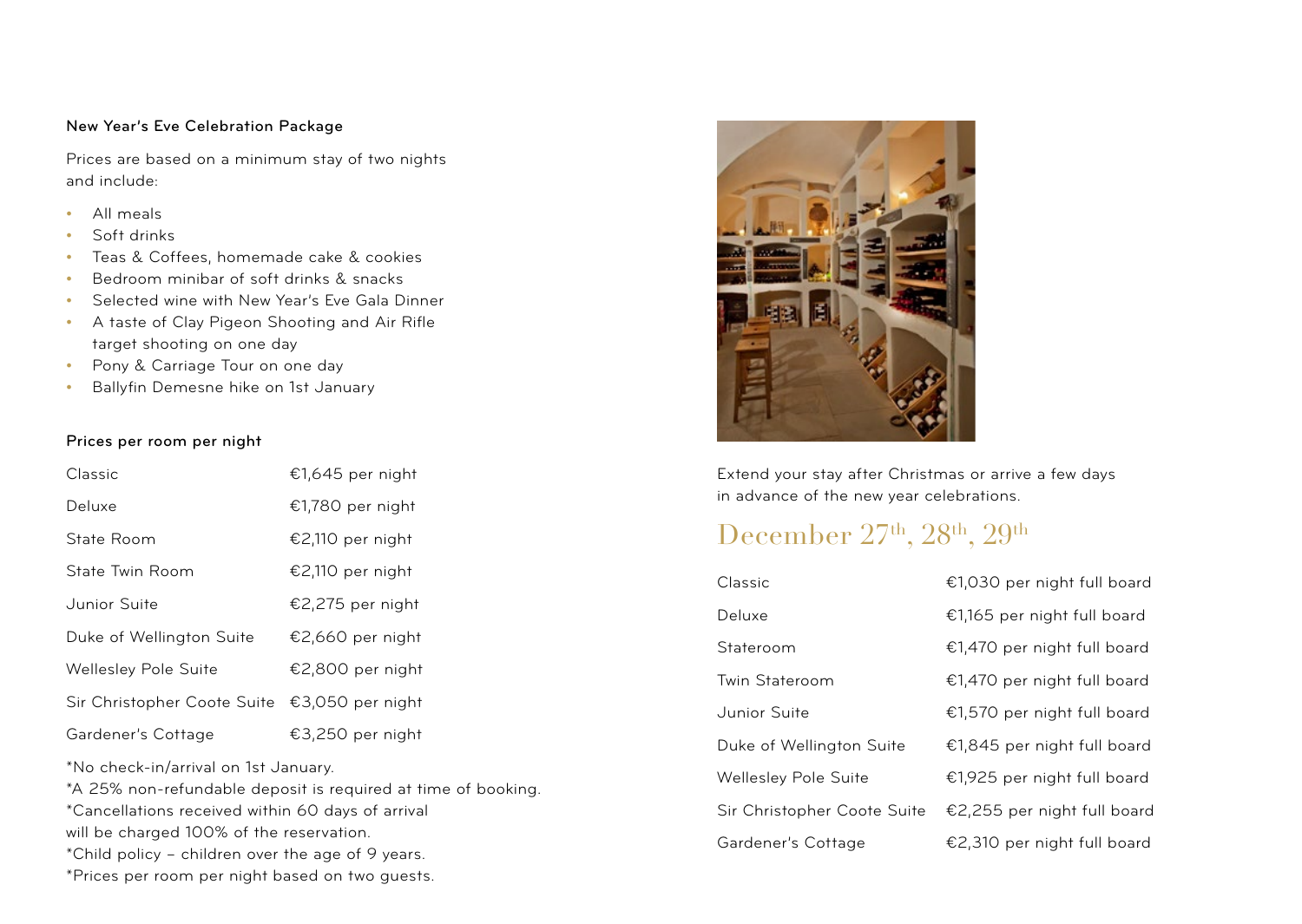### Deposit & Cancellations

A 25% non-refundable booking deposit is required of the booking arrangement. This may be paid by credit card or by bank transfer, bank details are available on request.

Due to our intimate size any cancellations affect us significantly. Consequently, we adhere to a strict cancellation policy. The 25% deposit is non-refundable. Cancellations received within 60 days of arrival will be charged 100% of the booking arrangement. The same cancellation policy will also be applied in case the stay will be shortened. We recommend the purchase of Travel Insurance.

#### Arrival & Departure

Our bedroom check-in time is 3pm, however you are very welcome to arrive from 12 noon onwards to enjoy and explore the house and demesne. On your day of departure, we kindly request that you vacate your room no later than 12 noon and the Demense by 3pm.

#### Children

We welcome children of all ages when the house is reserved by one group for exclusive use. For individual reservations we welcome children over the age of 9 years.

### Dining & Dietary Requirements

An emphasis is placed on the finest ingredients and wherever possible sourced locally from artisan suppliers and grown in our walled gardens. Ballyfin is in a rural location and should you require specific foods or have any specific dietary requirements please advise us in advance of your stay.

### Non-Smoking

Ballyfin House and all bedrooms are non-smoking.

#### Activities

Ballyfin Demesne offers an array of activities for you to enjoy. Please note some activities must be pre-booked in advance of your arrival. Please see our attached activities brochure.

### **Treatments**

Our treatment rooms provide an ideal place to unwind, restore and to invigorate the body, mind & spirit. Our highly trained therapists can personalize your treatments to your needs and will ensure you leave feeling revitalized and refreshed. (*Treatments must be booked in advance of arrival to ensure the availability of a therapist).*

### Location & Accessibility

If you require assistance with transfers to and from Ballyfin Demesne we are happy to make the necessary arrangements on your behalf. Contact us for directions or visit our website.